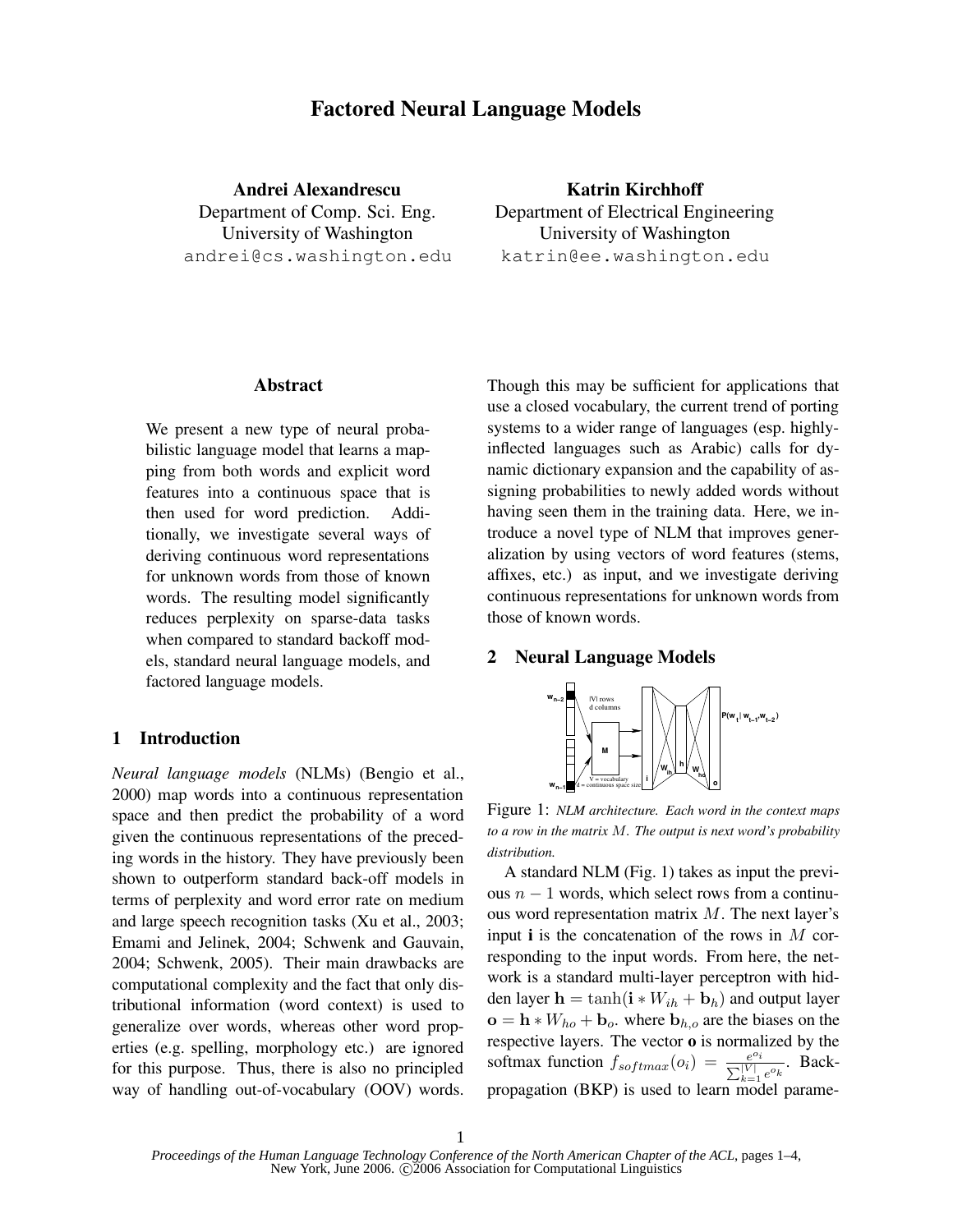ters, including the M matrix, which is shared across input words. The training criterion maximizes the regularized log-likelihood of the training data.

### **3 Generalization in Language Models**

An important task in language modeling is to provide reasonable probability estimates for n-grams that were not observed in the training data. This generalization capability is becoming increasingly relevant in current large-scale speech and NLP systems that need to handle unlimited vocabularies and domain mismatches. The smooth predictor function learned by NLMs can provide good generalization if the test set contains n-grams whose individual words have been seen in similar context in the training data. However, NLMs only have a simplistic mechanism for dealing with words that were not observed at all: OOVs in the test data are mapped to a dedicated class and are assigned the singleton probability when predicted (i.e. at the output layer) and the features of a randomly selected singleton word when occurring in the input. In standard backoff n-gram models, OOVs are handled by reserving a small fixed amount of the discount probability mass for the generic OOV word and treating it as a standard vocabulary item. A more powerful backoff strategy is used in factored language models (FLMs) (Bilmes and Kirchhoff, 2003), which view a word as a vector of word features or "factors":  $w = \langle f_1, f_2, \dots, f_k \rangle$  and predict a word jointly from previous words and their factors: A generalized backoff procedure uses the factors to provide probability estimates for unseen n-grams, combining estimates derived from different backoff paths. This can also be interpreted as a generalization of standard class-based models (Brown et al., 1992). FLMs have been shown to yield improvements in perplexity and word error rate in speech recognition, particularly on sparse-data tasks (Vergyri et al., 2004) and have also outperformed backoff models using a linear decomposition of OOVs into sequences of morphemes. In this study we use factors in the input encoding for NLMs.

## **4 Factored Neural Language Models**

NLMs define word similarity solely in terms of their context: words are assumed to be close in the continuous space if they co-occur with the same (subset of) words. But similarity can also be derived from word shape features (affixes, capitalization, hyphenation etc.) or other annotations (e.g. POS classes). These allow a model to generalize across classes of words bearing the same feature. We thus define a *factored neural language model* (FNLM) (Fig. 2) which takes as input the previous  $n - 1$  vectors of factors. Different factors map to disjoint row sets of the matrix. The **h** and **o** layers are identical to the standard NLM's. Instead of predicting the probabilities for



Figure 2: *FNLM architecture. Input vectors consisting of word and feature indices are mapped to rows in M. The final multiplicative layer outputs the word probability distribution.* all words at the output layer directly, we first group words into classes (obtained by Brown clustering) and then compute the conditional probability of each word given its class:  $P(w_t) = P(c_t) \times P(w_t|c_t)$ . This is a speed-up technique similar to the hierarchical structuring of output units used by (Morin and Bengio, 2005), except that we use a "flat" hierarchy. Like the standard NLM, the network is trained to maximize the log-likelihood of the data. We use BKP with cross-validation on the development set and L2 regularization (the sum of squared weight values penalized by a parameter  $\lambda$ ) in the objective function.

#### **5 Handling Unknown Factors in FNLMs**

In an FNLM setting, a subset of a word's factors may be known or can be reliably inferred from its shape although the word itself never occurred in the training data. The FNLM can use the continuous representation for these known factors directly in the input. If unknown factors are still present, new continuous representations are derived for them from those of known factors of the same type. This is done by averaging over the continuous vectors of a selected subset of the words in the training data, which places the new item in the center of the region occupied by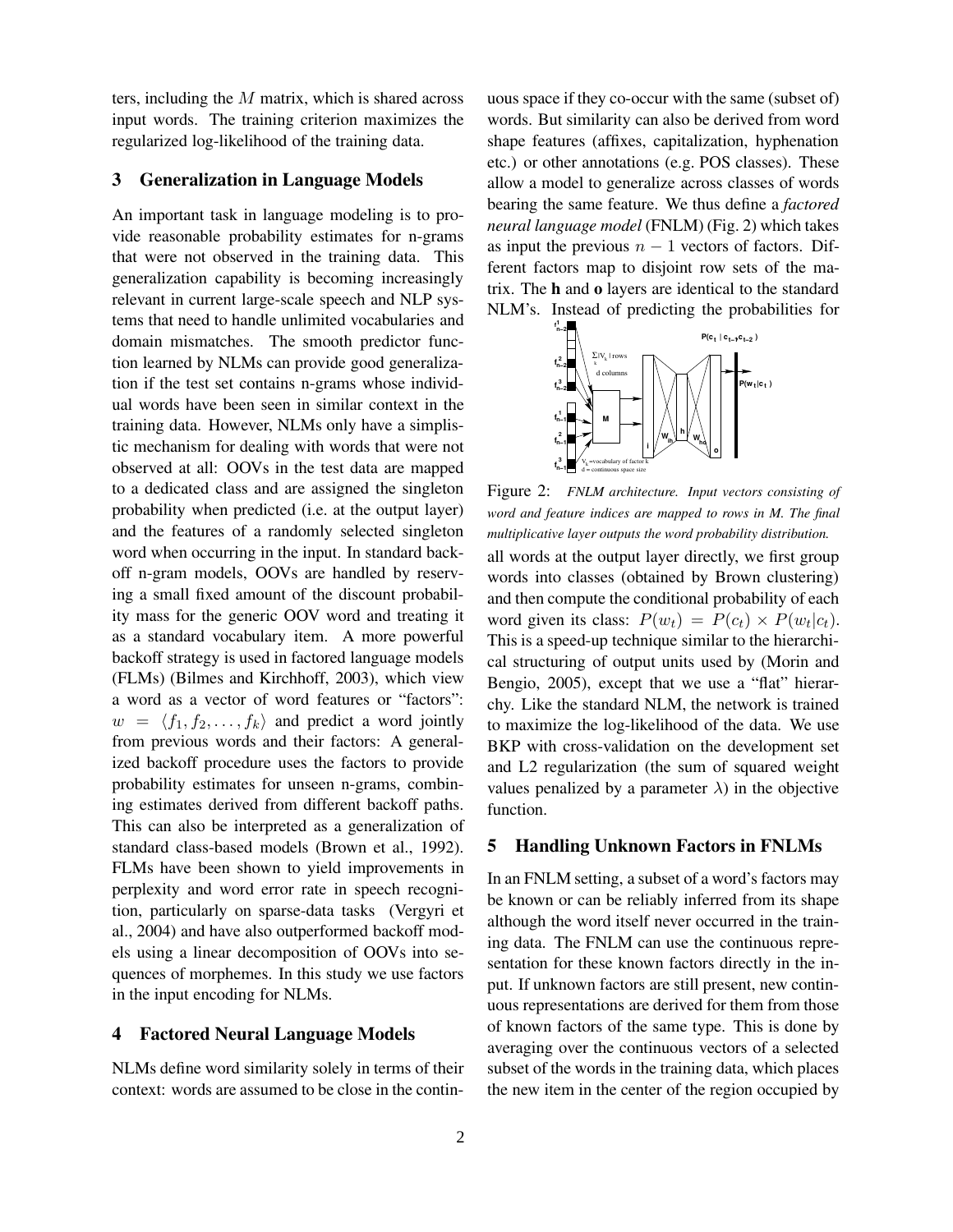the subset. For example, proper nouns constitute a large fraction of OOVs, and using the mean of the rows in M associated with words with a proper noun tag yields the "average proper noun" representation for the unknown word. We have experimented with the following strategies for subset selection: NULL (the null subset, i.e. the feature vector components for unknown factors are 0), ALL (average of all known factors of the same type); TAIL (averaging over the least frequently encountered factors of that type up to a threshold of 10%); and LEAST, i.e. the representation of the single least frequent factors of the same type. The prediction of OOVs themselves is unaffected since we use a factored encoding only for the input, not for the output (though this is a possibility for future work).

### **6 Data and Baseline Setup**

We evaluate our approach by measuring perplexity on two different language modeling tasks. The first is the LDC CallHome Egyptian Colloquial Arabic (ECA) Corpus, consisting of transcriptions of phone conversations. ECA is a morphologically rich language that is almost exclusively used in informal spoken communication. Data must be obtained by transcribing conversations and is therefore very sparse. The present corpus has 170K words for training  $(|V| = 16026)$ , 32K for development (dev), 17K for evaluation (eval97). The data was preprocessed by collapsing hesitations, fragments, and foreign words into one class each. The corpus was further annotated with morphological information (stems, morphological tags) obtained from the LDC ECA lexicon. The OOV rates are 8.5% (development set) and 7.7% (eval97 set), respectively.

| Model                   |                     | $ECA(.10^2)$ | Turkish $(.10^2)$ |        |  |
|-------------------------|---------------------|--------------|-------------------|--------|--|
|                         | dev                 | eval         | dev               | eval   |  |
| baseline 3gram          | 4.108               | 4.128        | 6.385             | 6.438  |  |
| hand-optimized FLM      | $\overline{4}$ .440 | 4.327        | 4.269             | 4.479  |  |
| <b>GA-optimized FLM</b> | 4.325               | 4.179        | 6.414             | 6.637  |  |
| NLM 3-gram              | 4.857               | 4.581        | 4.712             | 4.801  |  |
| <b>FNLM-NULL</b>        | 5.672               | 5.381        | 9.480             | 9.529  |  |
| <b>FNLM-ALL</b>         | 5.691               | 5.396        | 9.518             | 9.555  |  |
| FNLM-TAIL 10%           | 5.721               | 5.420        | 9.495             | 9.540  |  |
| <b>FNLM-LEAST</b>       | 5.819               | 5.479        | 10.492            | 10.373 |  |

Table 1: *Average probability (scaled by* 10<sup>2</sup> *) of known words with unknown words in order-2 context*

The second corpus consists of Turkish newspa-

per text that has been morphologically annotated and disambiguated (Hakkani-Tür et al., 2002), thus providing information about the word root, POS tag, number and case. The vocabulary size is 67510 (relatively large because Turkish is highly agglutinative). 400K words are used for training, 100K for development (11.8% OOVs), and 87K for testing (11.6% OOVs). The corpus was preprocessed by removing segmentation marks (titles and paragraph boundaries).

# **7 Experiments and Results**

We first investigated how the different OOV handling methods affect the average probability assigned to words with OOVs in their context. Table 1 shows that average probabilities increase compared to the strategy described in Section 3 as well as other baseline models (standard backoff trigrams and FLM, further described below), with the strongest increase observed for the scheme using the least frequent factor as an OOV factor model. This strategy is used for the models in the following perplexity experiments.

We compare the perplexity of word-based and factor-based NLMs with standard backoff trigrams, class-based trigrams, FLMs, and interpolated models. Evaluation was done with (the "w/unk" column in Table 2) and without (the "no unk" column) scoring of OOVs, in order to assess the usefulness of our approach to applications using closed vs. open vocabularies. The baseline Model 1 is a standard backoff 3-gram using modified Kneser-Ney smoothing (model orders beyond 3 did not improve perplexity). Model 2 is a class-based trigram model with Brown clustering (256 classes), which, when interpolated with the baseline 3-gram, reduces the perplexity (see row 3). Model 3 is a 3-gram word-based NLM (with output unit clustering). For NLMs, higher model orders gave improvements, demonstrating their better scalability: for ECA, a 6-gram (w/o unk) and a 5-gram (w/unk) were used; for Turkish, a 7-gram (w/o unk) and a 5-gram (w/unk) were used. Though worse in isolation, the word-based NLMs reduce perplexity considerably when interpolated with Model 1. The FLM baseline is a handoptimized 3-gram FLM (Model 5); we also tested an FLM optimized with a genetic algorithm as de-